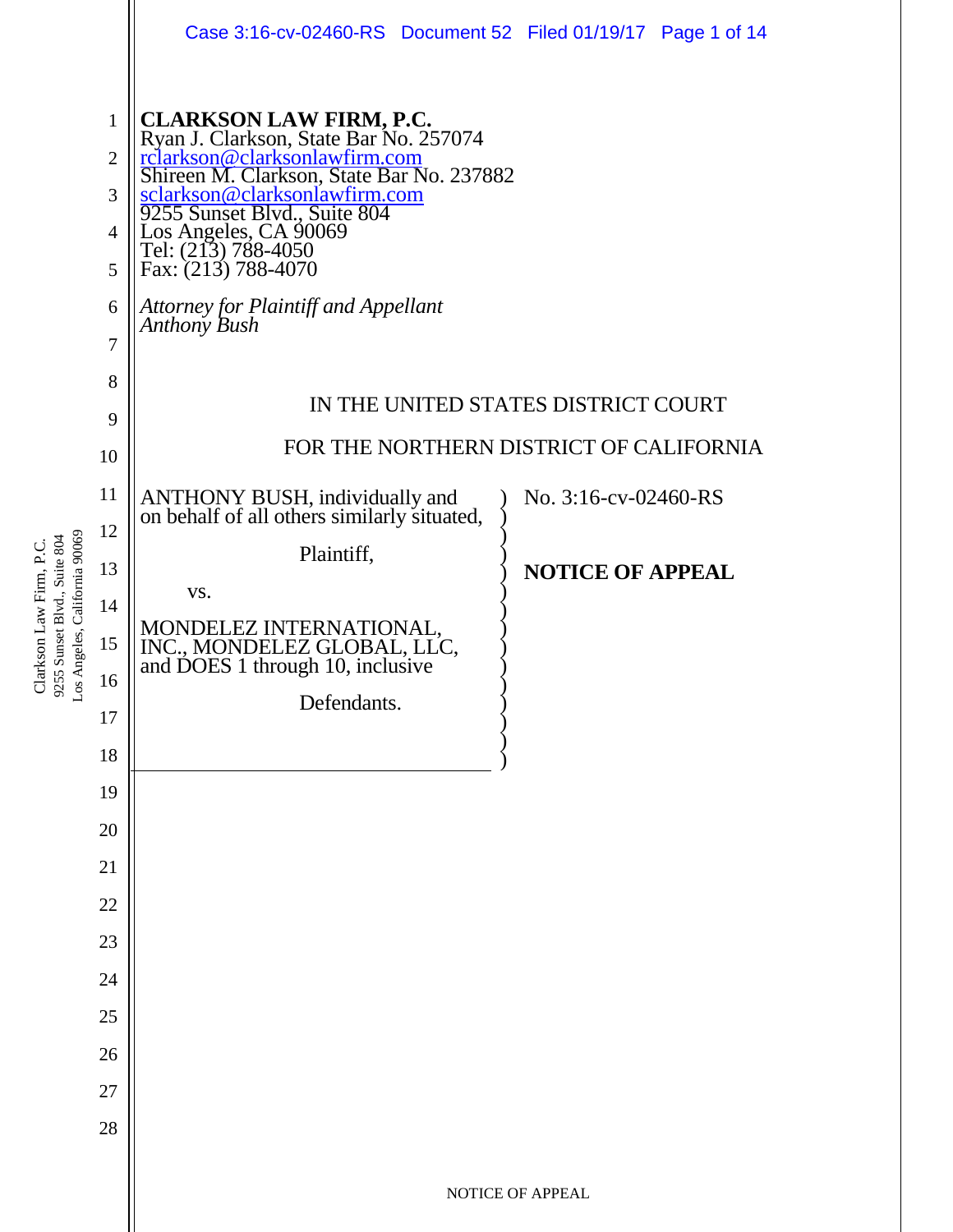Los Angeles, California 90069 Los Angeles, California 90069 9255 Sunset Blvd., Suite 804 9255 Sunset Blvd., Suite 804

Clarkson Law Firm, P.C.

Clarkson Law Firm, P.C.

1 2 3 4 5 6 7 8 9 10 11 12 13 14 15 16 17 18 19 20 21 22 23 24 25 26 27 28 2 NOTICE OF APPEAL Notice is hereby given that Plaintiff and Appellant Anthony Bush, individually and on behalf of all others similarly situated, hereby appeals to the United States Court of Appeals for the Ninth Circuit from (1) the Judgment of the District Court, entered in this case on December 20, 2016 (Dkt. No. 49), a copy which is attached hereto as Exhibit A; and (2) the District Court's Order Granting Motion to Dismiss, entered in this case on December 16, 2016 (Dkt. No. 48), a copy of which is attached hereto as Exhibit B. Dated: January 19, 2017 CLARKSON LAW FIRM, P.C. \_\_/s/ Ryan J. Clarkson\_\_\_\_\_\_\_\_\_ Ryan J. Clarkson, Esq. Shireen M. Clarkson, Esq. Attorneys for Plaintiff and Appellant Anthony Bush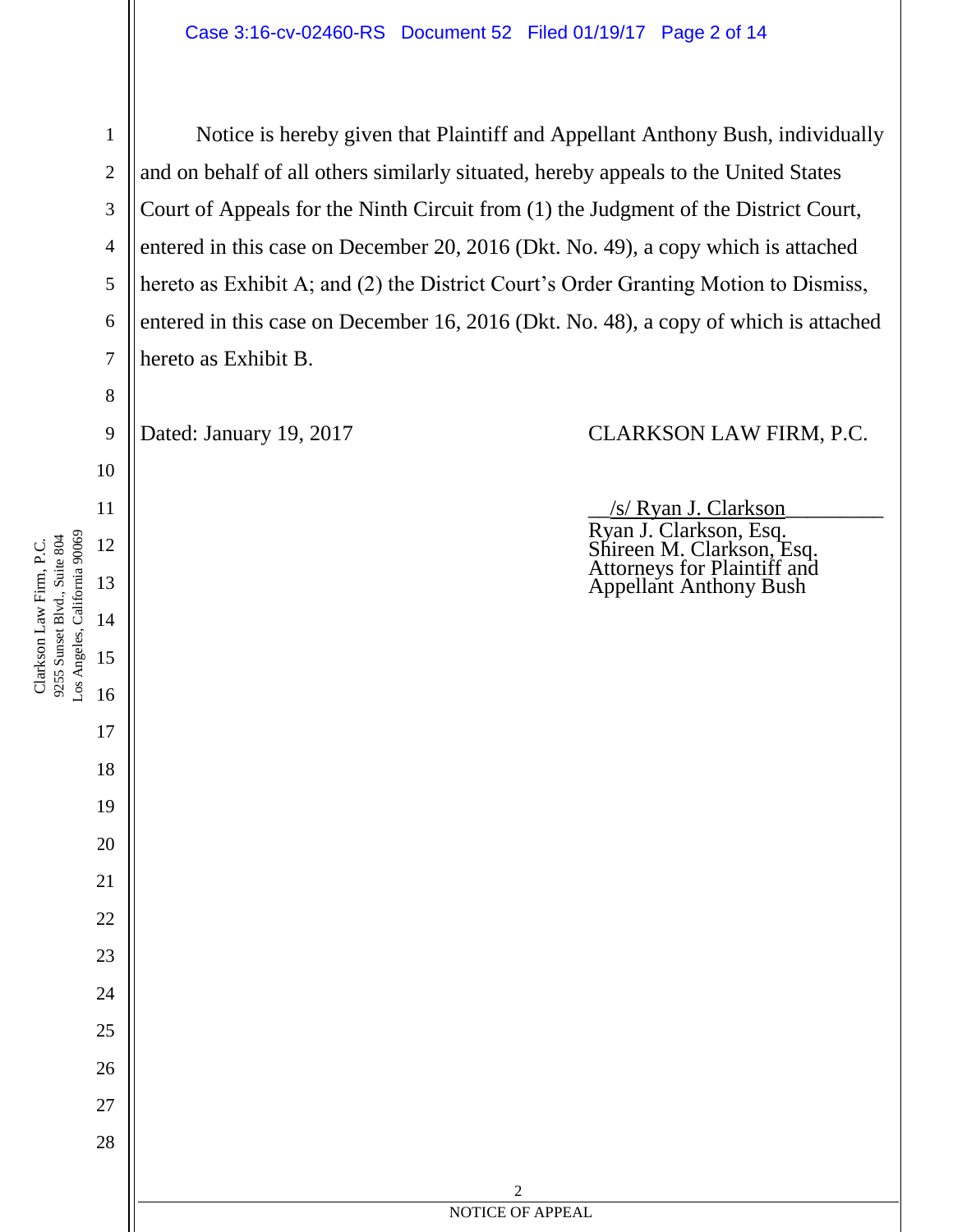Case 3:16-cv-02460-RS Document 52 Filed 01/19/17 Page 3 of 14

# **EXHIBIT A**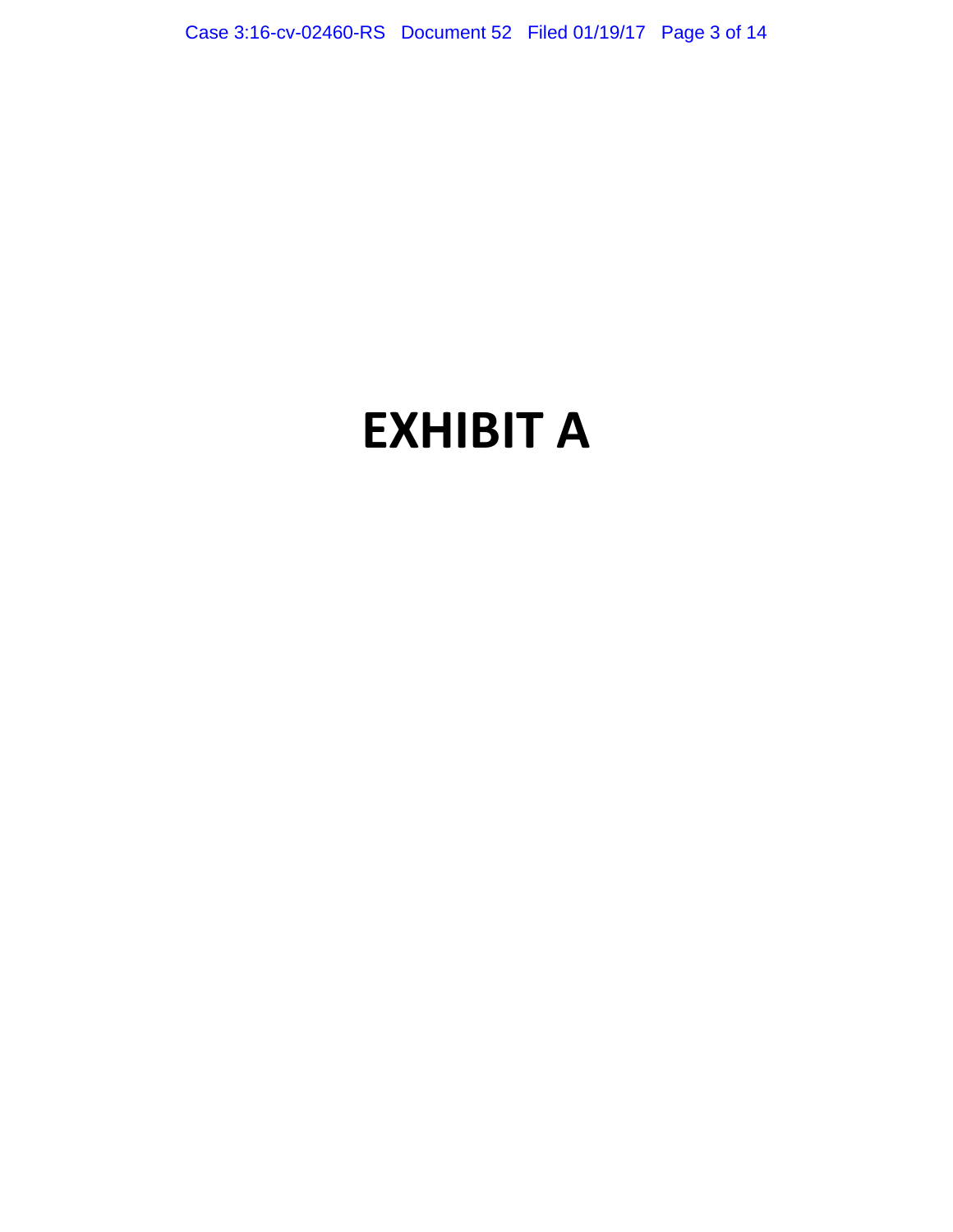

Northern District of California Northern District of California United States District Court United States District Court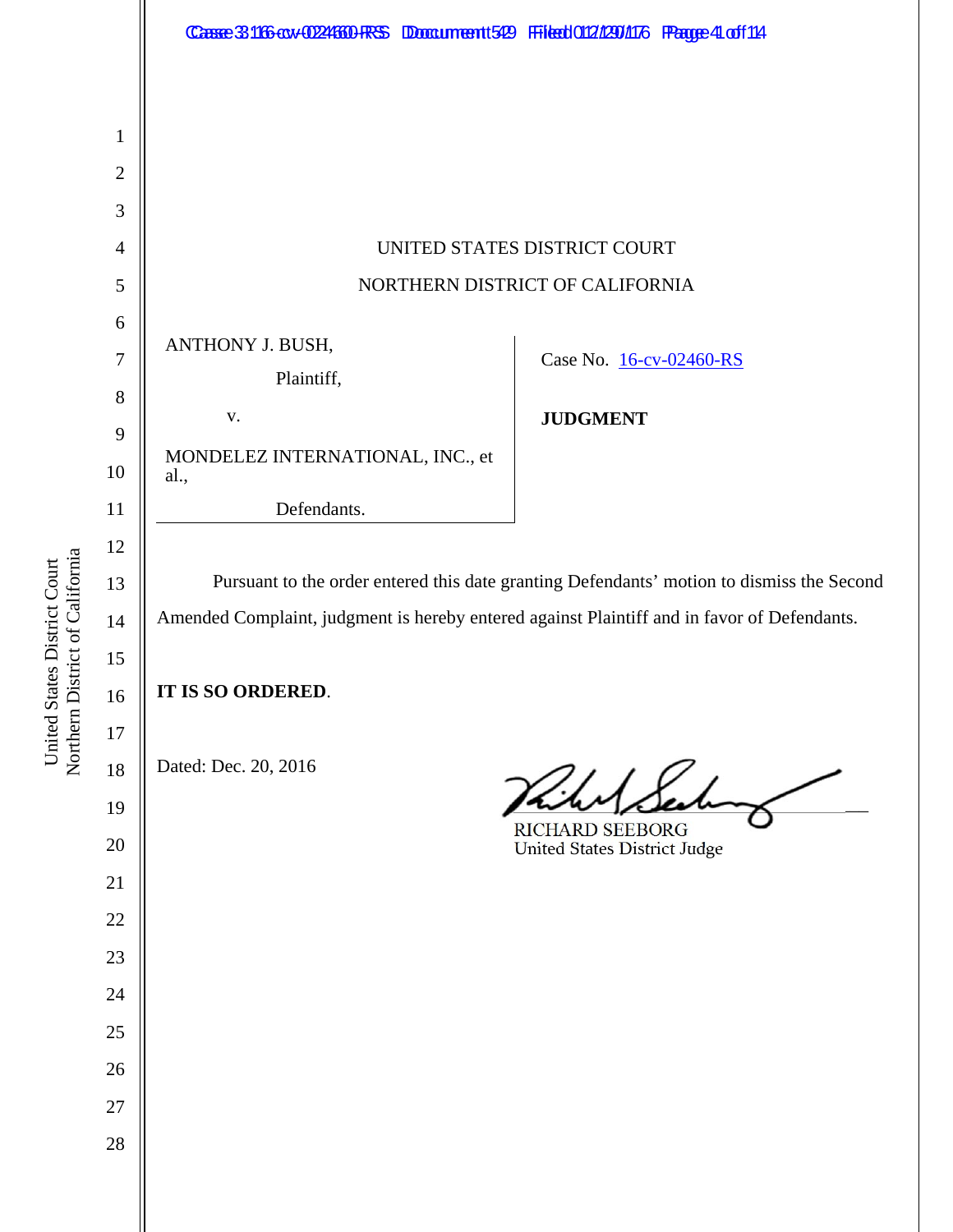Case 3:16-cv-02460-RS Document 52 Filed 01/19/17 Page 5 of 14

# **EXHIBIT B**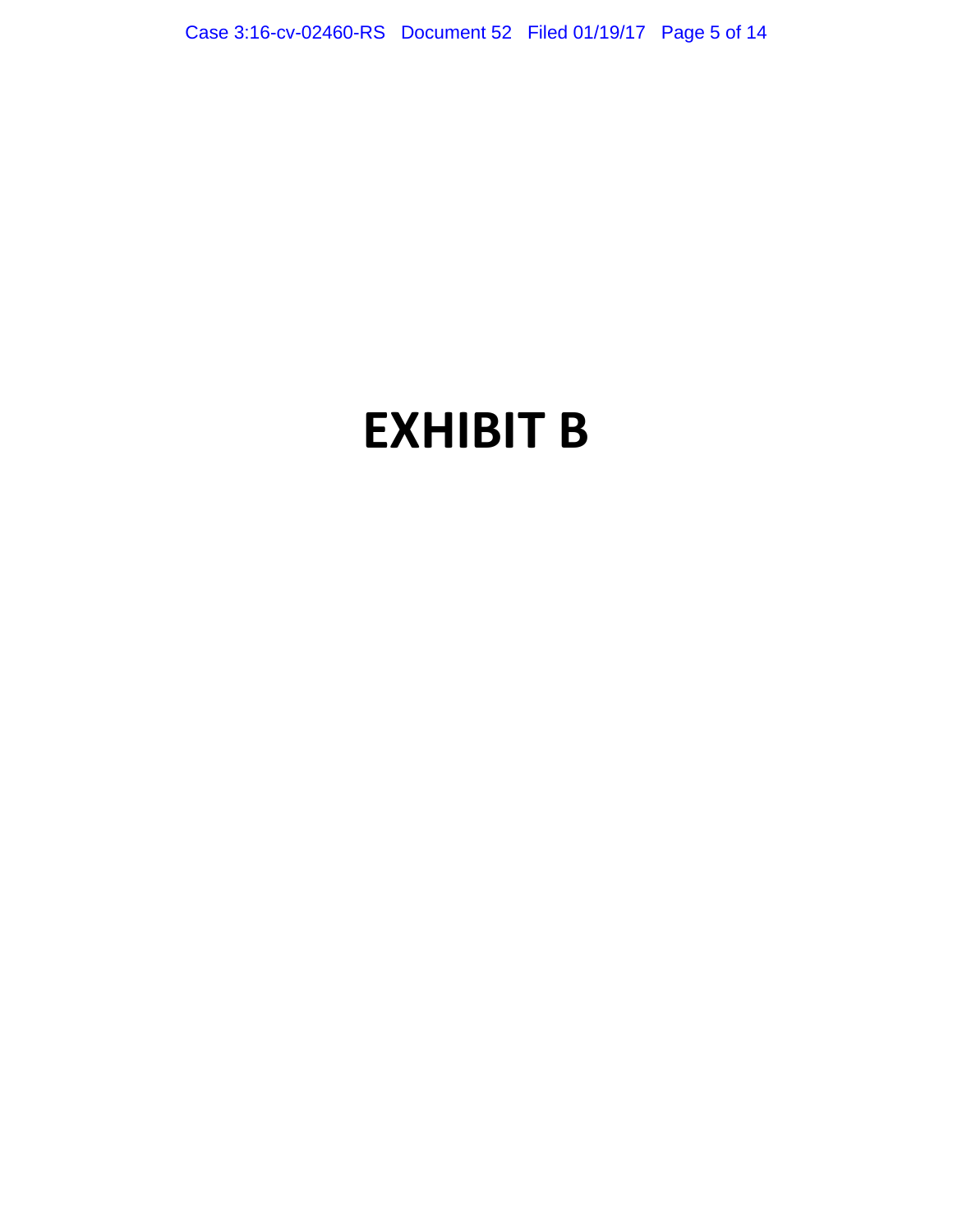# UNITED STATES DISTRICT COURT NORTHERN DISTRICT OF CALIFORNIA

ANTHONY J. BUSH,

Plaintiff,

v. MONDELEZ INTERNATIONAL, INC., et al., Defendants.

Case No. [16-cv-02460-RS](https://ecf.cand.uscourts.gov/cgi-bin/DktRpt.pl?298479) 

#### **ORDER GRANTING MOTION TO DISMISS SECOND AMENDED COMPLAINT**

## **I. INTRODUCTION**

Plaintiff Anthony Bush avers that food manufacturer Mondelez International Inc. ("Mondelez") under-fills certain travel-size snack products. In his original and first amended complaints, Bush did not dispute that the snack product labels accurately disclose the number of cookies included in each container. Rather, he averred that the containers include empty space at the top, such that the container size misrepresents the volume of included snack. In his second amended complaint ("SAC"), Bush newly alleges that the product labels actually fail accurately to disclose the amount of snack within. The SAC's new allegations, however, still do not support a plausible claim for consumer deception, and Bush has not adequately pleaded any other violation of California's Unfair Competition Law. Mondelez's motion is thus granted.

## **II. BACKGROUND**

24 25 26 27 The allegations of the first amended complaint ("FAC") are described in detail in the October 7, 2016 order dismissing the FAC ("prior order" or "Order") and, to the extent they are essentially repeated in the SAC, they are not repeated here. This section focuses on the SAC's new allegations.

28

While Bush previously alleged he purchased six different varieties of travel-size snack

1

2

3

4

5

6

7

8

9

10

11

12

13

14

15

16

17

18

19

20

21

22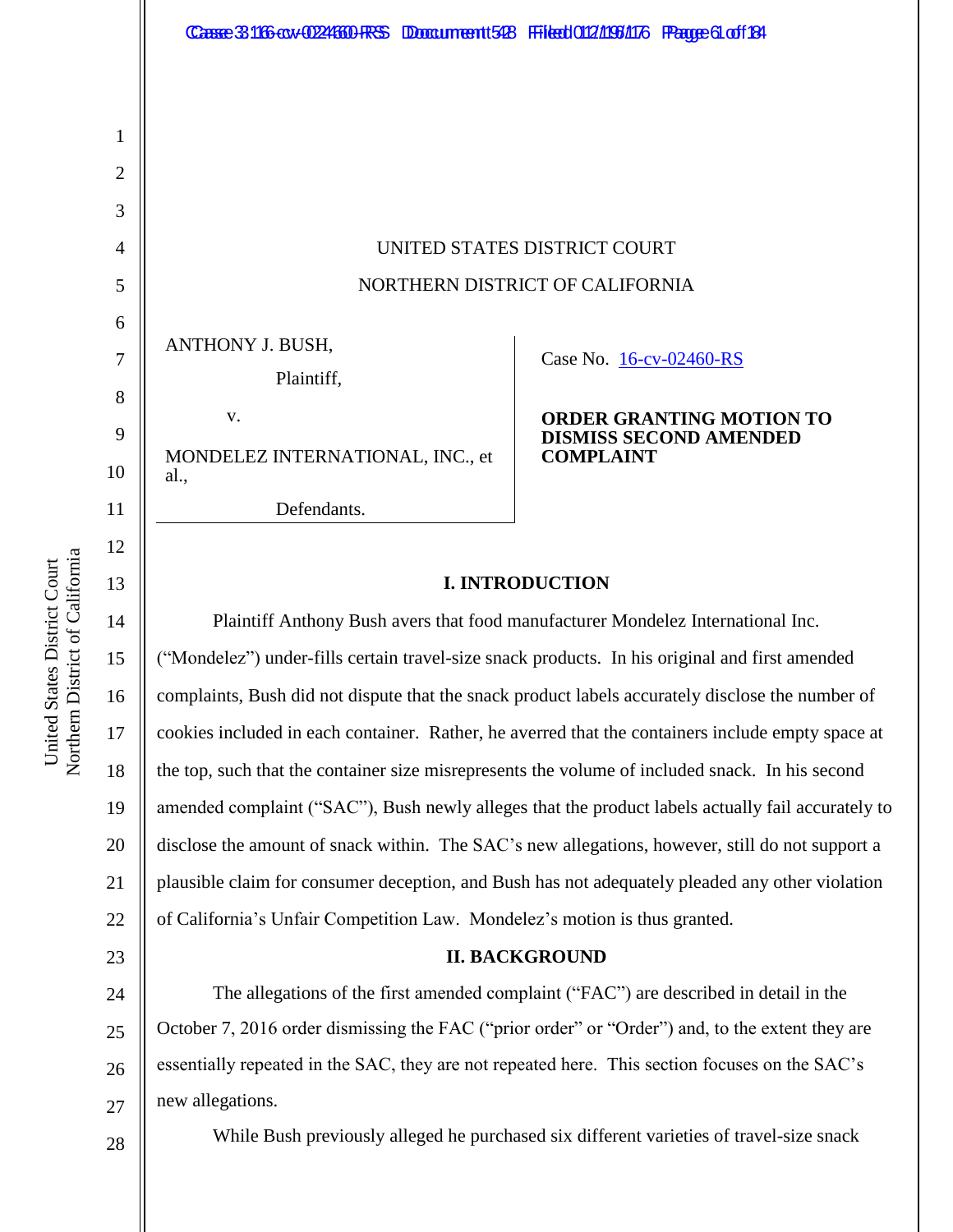1

2

3

4

5

6

7

8

9

10

11

12

13

14

15

16

17

18

19

20

21

22

23

products within the last three years, he now alleges only making a one-time purchase of four products: Mini Oreo, Mini Chips Ahoy!, Golden Oreo Mini, and Nutter Butter Bites ("Go-Pak products"). He also newly alleges that Go-Pak products actually contain fewer cookies than listed on the product labels. In addition, he now clarifies that he brings claims under all three prongs of California's Unfair Competition Law ("UCL"), Cal. Bus. & Prof. Code § 17200, which prohibits "unlawful, unfair or fraudulent business act[s]." He also brings claims for consumer deception under California's False Advertising Law, Cal. Bus. & Prof. Code 17500, and Consumer Legal Remedies Act, Cal. Civ. Code § 1750. Mondelez moves to dismiss the SAC on the grounds that: (i) Bush's consumer deception claims are implausible; (iii) his claims under the UCL "unlawful" prong are inadequately pleaded and preempted; (iii) his claims under the UCL "unfair" prong are inadequately pleaded; and (iv) all claims are pleaded without requisite particularity.<sup>1</sup>

#### **III. LEGAL STANDARD**

A complaint must contain "a short and plain statement of the claim showing that the pleader is entitled to relief." Fed. R. Civ. P. 8(a). While "detailed factual allegations" are not required, a complaint must have sufficient factual allegations to "state a claim to relief that is plausible on its face." *Ashcroft v. Iqbal*, 556 U.S. 662, 678 (2009) (citing *Bell Atl. v. Twombly*, 550 U.S. 544, 570 (2007)). A claim is facially plausible "when the pleaded factual content allows the court to draw the reasonable inference that the defendant is liable for the misconduct alleged." *Id*. This standard asks for "more than a sheer possibility that a defendant acted unlawfully." *Id*. The determination is a context-specific task requiring the court "to draw on its judicial experience and common sense." *Id*. at 679. In alleging fraud, a plaintiff "must state with particularity the circumstances constituting fraud." Fed. R. Civ. P. 9(b). "To satisfy Rule 9(b), a pleading must identify the who, what, when, where, and how of the misconduct charged, as well as what is false or misleading about [the purportedly fraudulent] statement, and why it is false." *Cafasso, U.S. ex* 

24 25

 $\overline{a}$ 

<sup>26</sup> 27 <sup>1</sup> Mondelez also argues that Bush lacks standing to challenge products he did not purchase, but the SAC seeks relief on behalf of consumers who purchased the same four products that Bush allegedly purchased. *See* SAC ¶¶ 1, 70.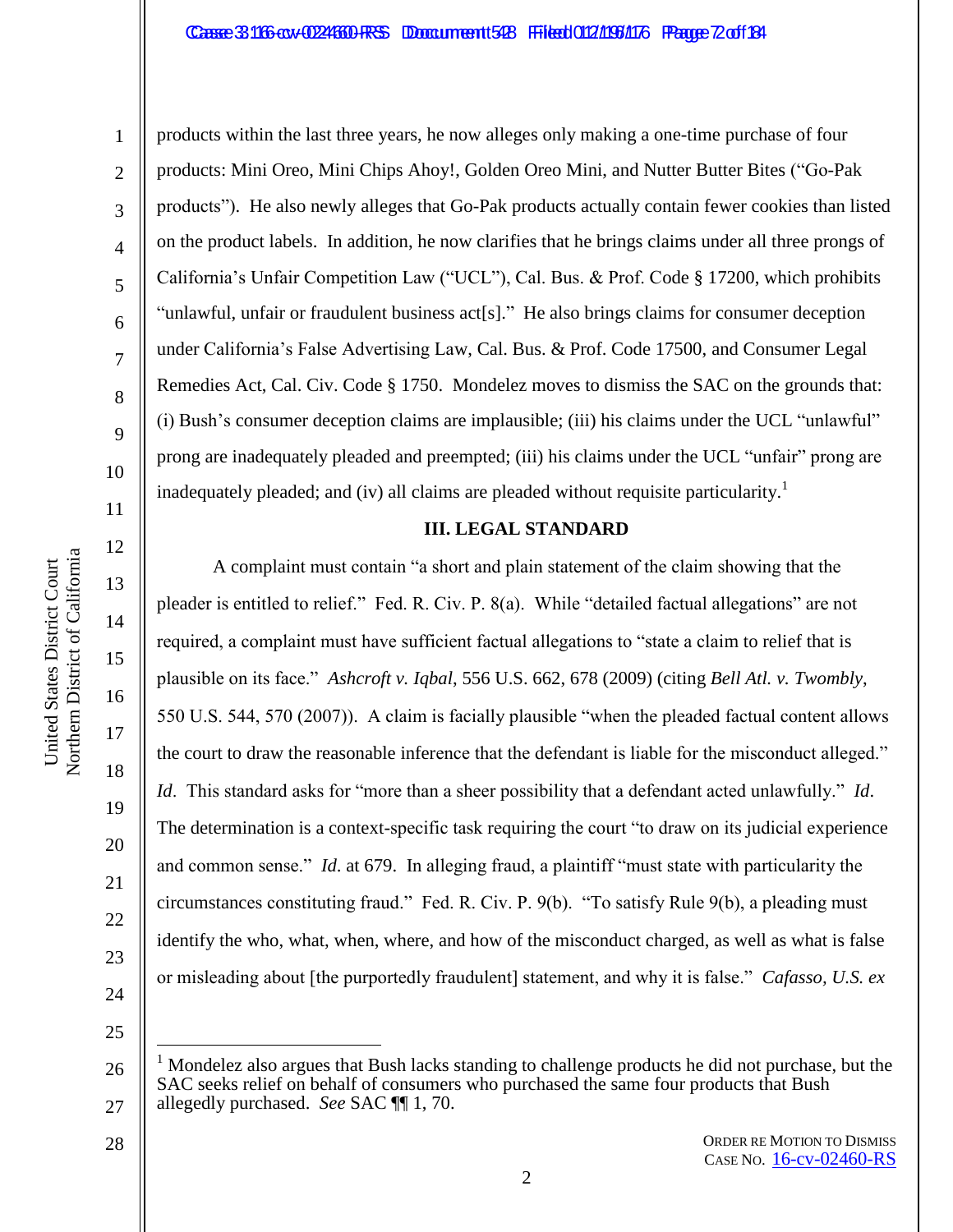*rel. v. Gen. Dynamics C4 Sys., Inc*., 637 F.3d 1047, 1055 (9th Cir. 2011) (internal quotations and citations omitted).

A motion to dismiss a complaint under Rule 12(b)(6) of the Federal Rules of Civil Procedure tests the legal sufficiency of the claims alleged in the complaint. *See Parks Sch. of Bus., Inc. v. Symington*, 51 F.3d 1480, 1484 (9th Cir. 1995). Dismissal under Rule 12(b)(6) may be based either on the "lack of a cognizable legal theory" or on "the absence of sufficient facts alleged under a cognizable legal theory." *Balistreri v. Pacifica Police Dep't*, 901 F.2d 696, 699 (9th Cir. 1990). When evaluating such a motion, the court must accept all material allegations in the complaint as true, even if doubtful, and construe them in the light most favorable to the nonmoving party. *Twombly*, 550 U.S. at 570. "[C]onclusory allegations of law and unwarranted inferences," however, "are insufficient to defeat a motion to dismiss for failure to state a claim." *Epstein v. Wash. Energy Co*., 83 F.3d 1136, 1140 (9th Cir. 1996).

#### **IV. DISCUSSION**

#### **1. Consumer Deception**

15 16 17 18 19 20 21 22 23 24 25 26 27 The prior order explained in detail the deficiencies of Bush's consumer deception claim. In short, his claim that reasonable consumers are likely to be deceived by Go-Pak product packaging is implausible because Go-Pak product labels disclose the net weight and number of cookies per container and consumers expect there to be some slack-fill in opaque snack containers. *See Ebner v. Fresh, Inc.*, No. 13-56644, 2016 WL 5389307, at \*6 (9th Cir. Sept. 27, 2016) (deception claim based on oversized packaging was implausible where net weight label was affixed to every tube); *Hawkins v. UGI Corp.*, No. 14-08461, 2016 WL2595990 (C.D. Cal. May 4, 2016) ("regardless of consumers' inability to visually observe the level of product remaining in a cylinder . . . Plaintiffs here cannot plausibly allege that Defendants' admittedly accurate net weight labels [] are fraudulent, deceptive, or misleading"); *Fermin v. Pfizer*, No. 15-2133, 2016 WL 620891 (E.D.N.Y. Oct. 18, 2016) ("as a matter of law, it is not probable or ever possible that Pfizer's packaging could have misled a reasonable consumer" because "each of the packages in Plaintiffs' Complaint clearly display the total pill-count on the label").

28

1

2

3

4

5

6

7

8

9

10

11

12

13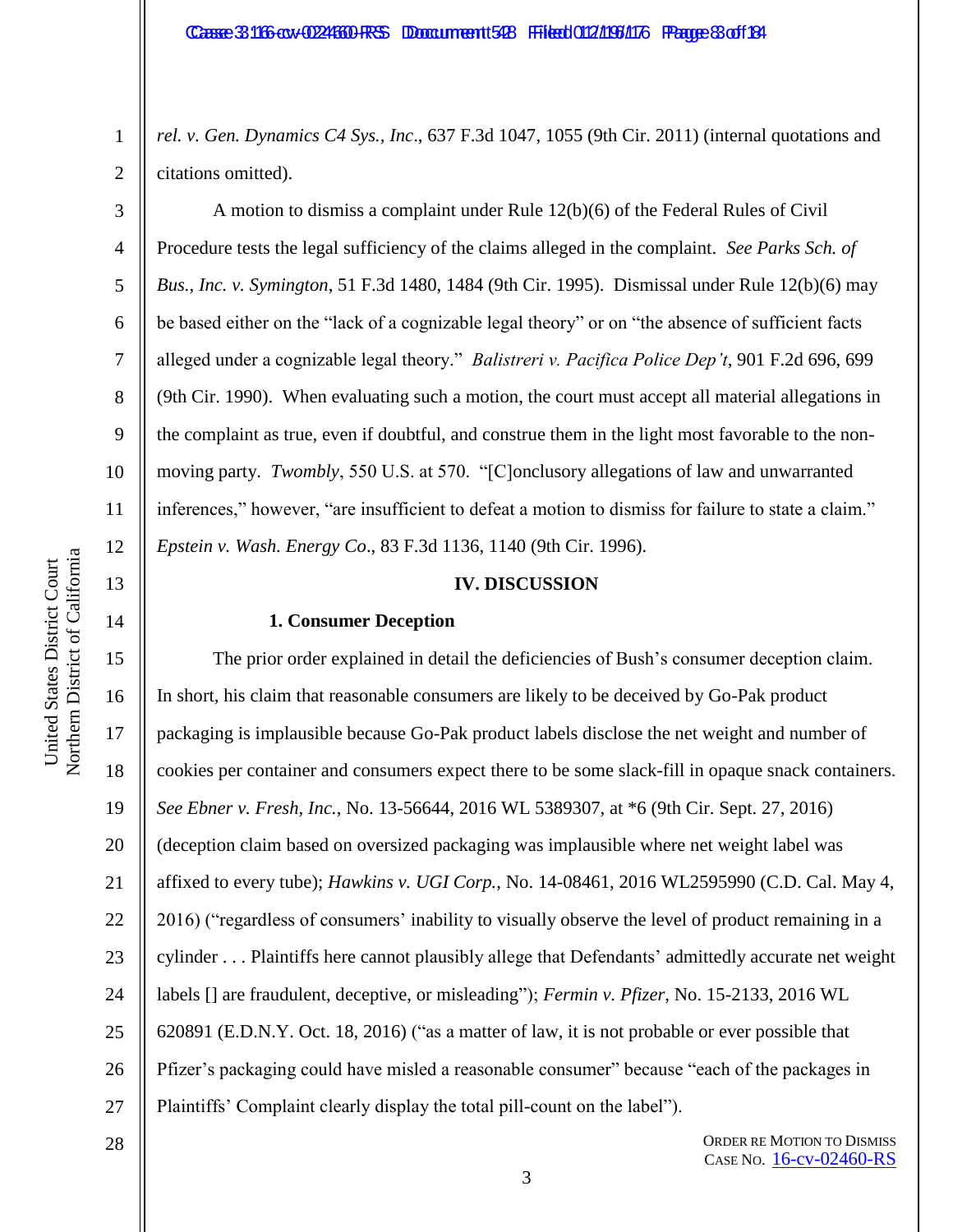#### Casse 3:116-cv-0224660-RS Doccument 548 Filed 017/1961176 Page 94 of 134

1

2

3

4

5

6

7

8

9

10

11

12

13

14

15

16

17

18

19

20

21

22

Bush's new allegations do not alter this conclusion. He attempts to show that Go-Pak products "provided less food than the amount actually stated on the [label]," but his averments fall short. For example, he claims that "Golden Oreo Mini containers contain fewer than 32 cookies." SAC ¶ 36. This is not less than the amount stated on the label. The label lists a serving size of 9 cookies and about 3.5 servings per container, so consumers can expect to find approximately 31.5 cookies per container. The same is true for Oreo Minis. For Nutter Butter Bites, the labels represent that containers include "about" 35 cookies (with a net weight of 99 grams) and Bush alleges that they contain "fewer than 35 cookies." *Id.* ¶ 38. He does not allege the number of cookies actually included or the actual net weight of the included product. Nor does he allege when, where, and how he weighed or counted the cookies. *Id.*  $\P$ 7. For Mini Chips Ahoy! products, the labels represent that the containers include about 49 cookies (with a net weight of 99 grams) and Bush alleges that the containers include "fewer than 32 cookies." SAC ¶ 39. At the hearing, Bush conceded that this allegation is an error and that he intended to allege that Mini Chips Ahoy! products contain "fewer than 49 cookies." As with Nutter Butter Bites, Bush does not allege the actual number of included Mini Chips Ahoy! cookies, the actual net weight of the included product, or the manner in which he counted or weighed the cookies. He also does not explain why he implicitly acknowledged the accuracy of Go Pak Product labels in his prior complaints and briefing, *see, e.g.,* FAC ¶ 8, or why he failed to assert these new facts in his prior two complaints. At bottom, Bush's new factual allegations are either entirely immaterial or insufficiently particular under Rule 9(b), which is the applicable pleading standard for claims alleging consumer deception. *See Kearns v. Ford Motor Co*., 567 F.3d 1120, 1124 (9th Cir. 2009).

23 24 25 26 27 In his opposition brief, Bush newly argues that the prior order conflicts with FDA guidance on 21 C.F.R. §100.100, the federal regulation prohibiting nonfunctional slack-fill in food products. *See Misleading Containers; Nonfunctional Slack-Fill*, 58 F.R. 64123, 1993 WL 498605 (Dec. 6, 1993). Before finalizing that regulation, he argues, the FDA considered and rejected comments "that stated that net weight statements protect against misleading fill." *Id.* at 64128. It found "that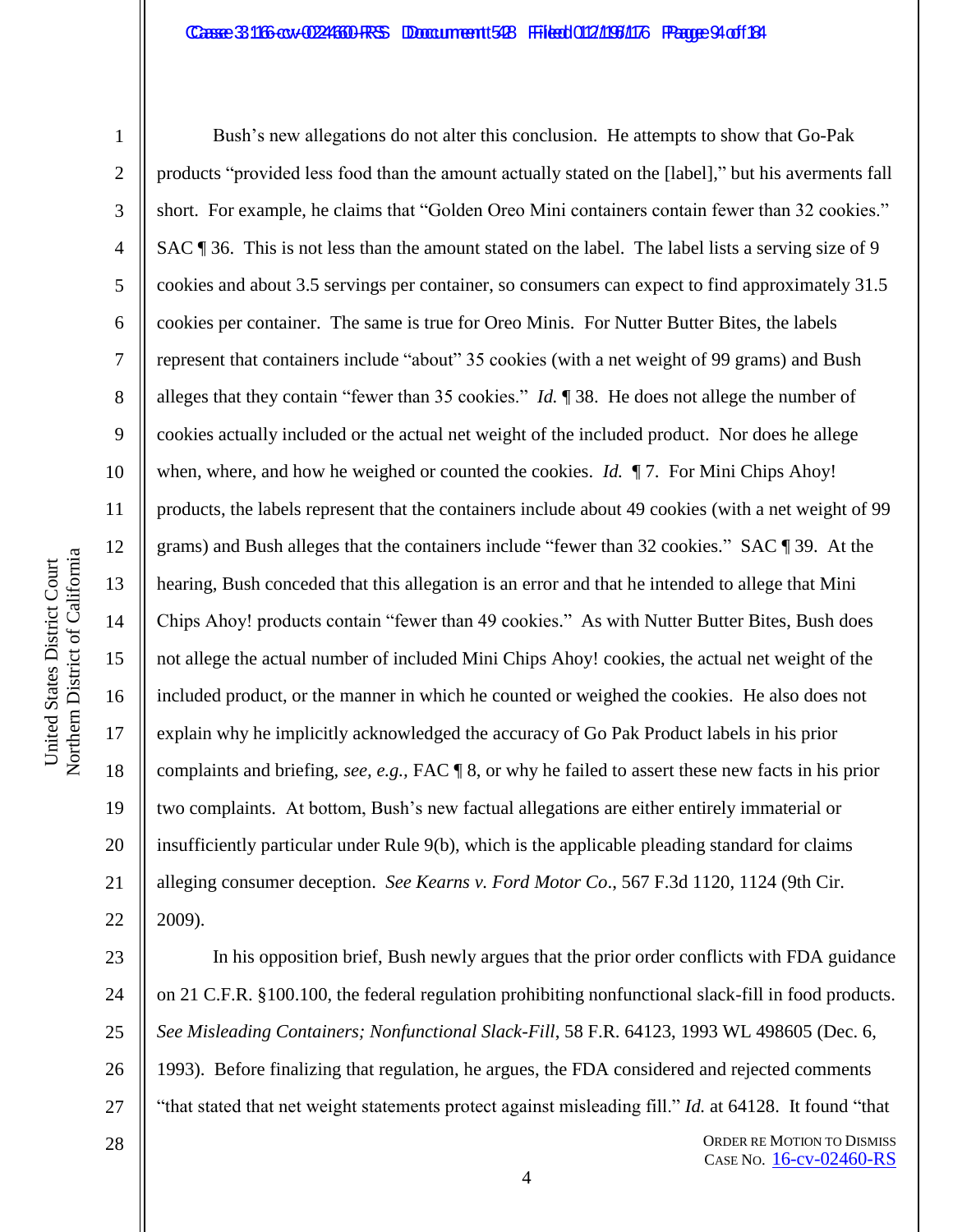#### Caae 316 Gev-02460 RSS Document 548 Filed 01 21 216 Tage 40 of 84

Northern District of California Northern District of California United States District Court United States District Court

the presence of an accurate net weight statement does not eliminate the misbranding that occurs when a container is made, formed, or filled so as to be misleading." *Id*. Bush admits this is a new argument that he could have made earlier in support of his FAC. *See* Opp. at 9 ("the prior order does not take cognizance of [Bush's new argument] because it was not provided in Plaintiff's prior briefing"). This argument could thus be rejected as waived.

In any event, the FDA guidance document is not binding authority for purposes of Bush's consumer deception claims. Those claims are brought under California consumer protection laws. Courts, not the FDA, determine whether a product is misleading under those laws. In *Ebner*, the Ninth Circuit decided that a manufacturer's alleged oversized packaging for a lip balm product was not deceptive under the reasonable consumer test and, thus, did not violate the same consumer protection laws at issue here. There, the district court granted the defendant's motion to dismiss, noting that "Plaintiff points to no cases in which such packaging, when paired with an accurate net quantity label, . . . constituted deceptive marketing practices." No. 13-00477, 2013 WL 9760035, at  $*7$  (C.D. Cal. Sept. 11, 2013). The Ninth Circuit affirmed. 2016 WL 5389307, at  $*6$ . Though *Ebner* involved a cosmetic product and 21 C.F.R. §100.100 governs food products, nothing in the decision suggests that the Ninth Circuit's application of the reasonable consumer test under state consumer protection laws would have been different in the context of food, or that the court was influenced by, or even considered, the existence of any FDA regulations (or the lack thereof).

19

20

21

22

28

1

2

3

4

5

6

7

8

9

10

11

12

13

14

15

16

17

18

#### **2. Unlawful Packaging**

In the SAC, Bush again asserts a claim under the "unlawful" prong of the UCL. He avers his claim is based on violations of California's Sherman Food, Drug, and Cosmetic Act

<sup>23</sup> 24 25 26 27  $\overline{a}$ 2 The prior order distinguished *Williams v. Gerber Prods. Co*., 552 F.3d 934, 938 (9th Cir. 2008), which "stands for the proposition that, if the defendant commits an act of deception, the presence of fine print revealing the truth is insufficient to dispel that deception." *Ebner*, 2016 WL 5389307 at \*5. It found that here, like in *Ebner* and unlike in *Williams*, there is no deceptive act to be dispelled. Order at 6. Bush argues for the first time in his opposition brief that the size of the packing itself is a deceptive act. Yet, in *Ebner*, the plaintiff similarly alleged that oversized packaging was deceptive and the Ninth Circuit nevertheless found "the weight label does not contradict other representations or inferences on [defendant's] packaging." *Id.* at \*6.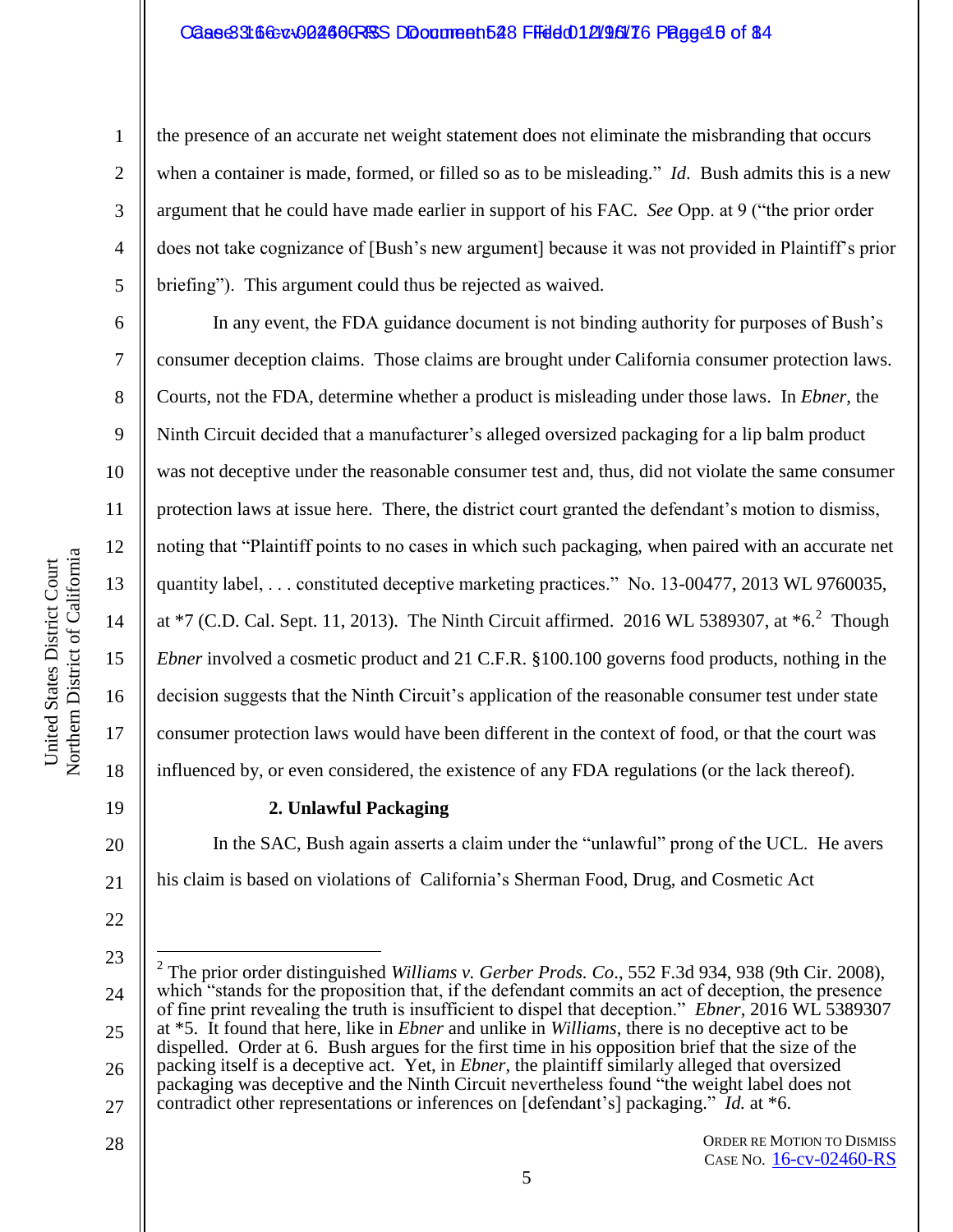#### Caase 3:16 Gev-02460 RSS Document 548 Filed 01 21 961 76 Page 4.6 of 84

1

2

3

4

5

6

7

8

9

10

11

12

13

14

15

16

17

18

19

20

21

("Sherman Law"), Cal. Health & Safety Code § 109875 *et seq*., and cites the provisions of the Sherman Law that incorporate by reference the nutrition labeling requirements of the federal Food, Drug, and Cosmetics Act ("FDCA"), 21 U.S.C. § 343(q). *See* SAC ¶ 88 (citing Cal. Health & Safety Code § 110665). Bush does not, however, aver with specificity any particular FDCA requirement which he claims Mondelez violated. His claim is thus inadequately pleaded.<sup>3</sup>

To the extent Bush intended to allege a violation of the Sherman Law based on 21 C.F.R. § 100.100, his allegations continue to be insufficient. That regulation provides that a food is misbranded if it contains "nonfunctional slack-fill," which is defined as "empty space in a package that is filled to less than its capacity" for reasons other than: (1) protection of contents; (2) the requirements of the machines used for enclosing the package; (3) unavoidable product settling; (4) the need for the package to perform a specific function; (5) the fact that the product consists of a food packaged in a reusable container where the container is part of the presentation and has value; or (6) inability to increase level of fill or to further reduce the size of the package. 21 C.F.R.  $\S$  100.100(a)(1)-(6). Bush alleges that Go-Pak slack-fill serves none of these functionalities. SAC ¶¶ 12-32. Yet, his allegations continue to be entirely conclusory; he has not amended them in any meaningful way. *See* Order at 7 (citing *Victor v. R.C. Bigelow, Inc.*, No. 13- 02976, 2014 WL 1028881, at \*16 (N.D. Cal. Mar. 14, 2014)); *see also Bautista v. Cytosport Inc.*, 15-CV-9081-CS (S.D.N.Y. Dec. 13, 2016) ("a plaintiff must possess *some* factual basis before bringing a [nonfunctional slack fill claim]"). Moreover, some of his allegations are illogical and implausible. For example, Bush alleges that "any slack-fill present in the Products' container is not a result of the cookies settling during shipping and handling," SAC ¶ 21, but the "settling" of contents "is a normal, unavoidable process for many types of food (e.g., cereal and potato chips)."

25

#### ORDER RE MOTION TO DISMISS CASE NO. [16-cv-02460-RS](https://ecf.cand.uscourts.gov/cgi-bin/DktRpt.pl?298479)

<sup>22</sup>

<sup>23</sup> 24  $\overline{a}$ 

<sup>3</sup> Mondelez also argues that Bush's claims are preempted by the FDCA. Federal law prohibits state food labeling requirements that are not identical to federal requirements, but the FDCA and Sherman law contain identical prohibitions on false or misleading labeling. *See* Cal. Health & Safety Code § 110100(a). Because Bush's claim is inadequately pleaded, it is difficult to assess whether Bush seeks to impose a slack-fill requirement separate and apart from 21 C.F.R.

<sup>26</sup> § 100.100. Assuming his claim is based merely on a violation of that regulation, his claim is not preempted. *See, e.g., Chacanaca v. Quaker Oats Co*., 752 F. Supp. 2d 1111, 1119 (N.D. Cal.

<sup>27</sup> 2010) ("plaintiffs' claims need not fail on preemption grounds if the requirements they seek to impose are . . . identical to those imposed by the FDCA").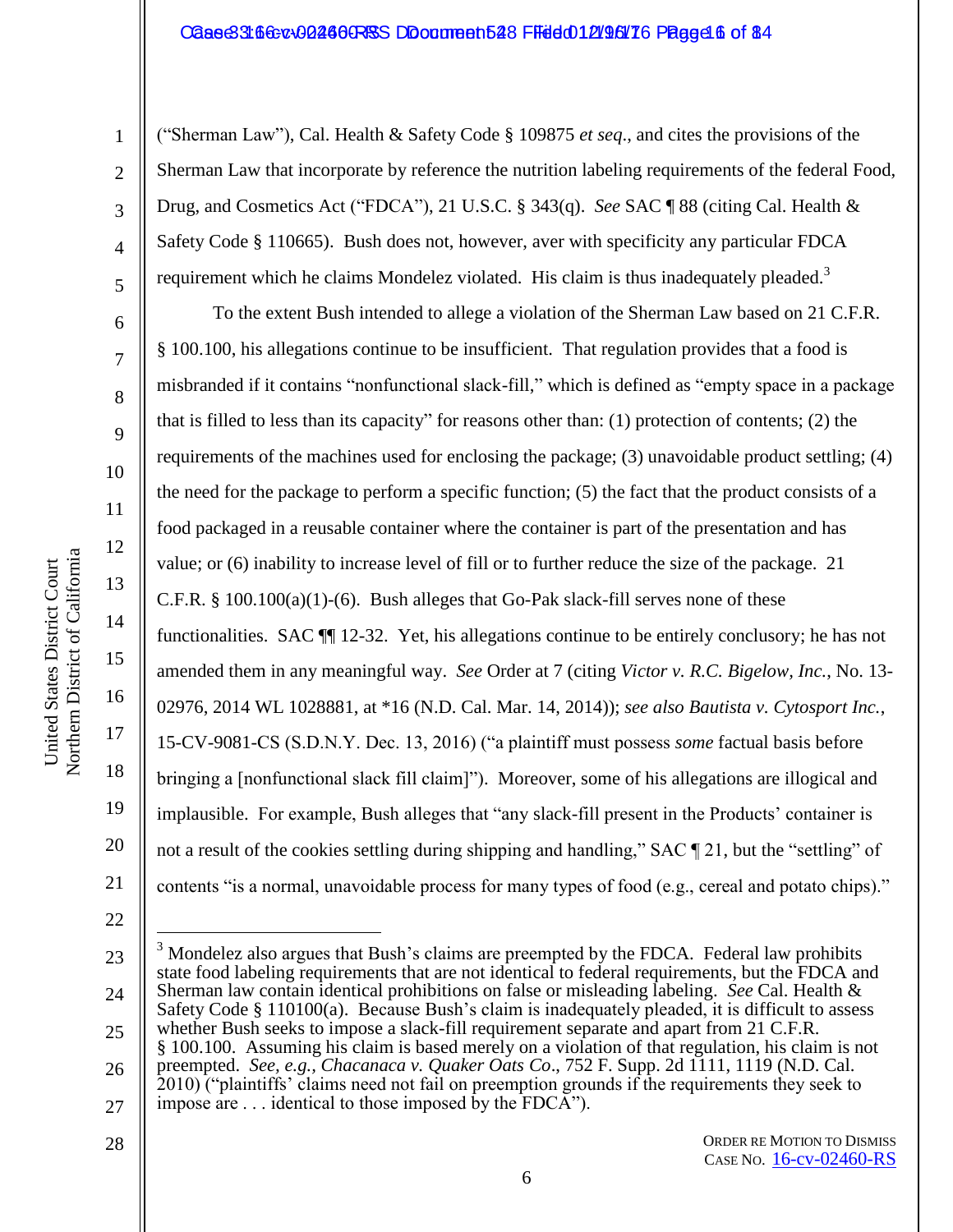58 Fed. Reg. 2957-01, 2961, 1993 WL 1564 (Jan. 6, 1993). In the SAC, Bush adds no factual allegation about how Go-Pak packaging is unlawful aside from conclusory statements that do not suffice for either Rule 8's "plausibility" standard or Rule 9's "particularity" standard for pleading.<sup>4</sup>

#### **3. "Unfair" Conduct**

Bush now asserts that Mondelez violated the UCL's "unfair" prong. The proper definition of "unfair" conduct against consumers "is currently in flux" among California courts. *In re Adobe Systems, Inc. Privacy Litigation*, 66 F. Supp. 3d 1197, 1224 (N.D. Cal. 2014). Some courts apply a balancing approach, which requires courts to "weigh the utility of the defendant's conduct against the gravity of the harm to the alleged victim." *Davis v. HSBC Bank Nevada, N.A*., 691 F.3d 1152, 1169 (9th Cir. 2012). Others have held that "unfairness must be tethered to some legislatively declared policy or proof of some actual or threatened impact on competition." *Lozano v. AT&T Wireless Servs., Inc.,* 504 F.3d 718, 735 (9th Cir. 2007).<sup>5</sup> Bush's claim fails under both tests. First, his claim fails under the balancing test because, as discussed above, he alleges no plausible claim of consumer deception. Second, his claim fails under the public policy test because, as discussed above, Bush fails adequately to plead any specific statutory violation. He also does not otherwise connect Mondelez's conduct with a violation of a legislatively declared policy. Moreover, to the extent he intended to tether his claim to the policy of protecting against consumer deception, his claim fails for the same reasons it fails the balancing test. In sum, his allegations do not comply with Rule 8 or 9.

19

1

2

3

4

5

6

7

8

9

10

11

12

7

28

United States District Court

United States District Court

<sup>20</sup> 21 22 23  $\overline{a}$  $4$  Rule 9(b)'s particularity requirement applies to each of the three prongs of the UCL where, as here, the claims are based on a "unified course of fraudulent conduct." *Kearns*, 567 F.3d at 1126– 27. Bush's "unlawful" and "unfair" claims appear to relate to 21 C.F.R. 100.100, which protects consumers against "misbranding," specifically "misleading containers." Other courts in this district have "rejected the notion that 'misbranding' under the 'unlawful' prong of the UCL excuses a plaintiff's obligation to plead fraud with particularity." *Romero v. Flowers Bakeries, LLC*, 2015 WL 2125004 (N.D. Cal. May 6, 2015) (citing cases).

<sup>24</sup> 25  $<sup>5</sup>$  There is a third test, which borrows from section 5 of the Federal Trade Commission Act, finding</sup> "unfair" business practices where  $(1)$  the consumer injury is substantial,  $(2)$  any countervailing benefits to consumers or competition do not outweigh the injury, and (3) the consumers could not reasonably avoid the injury. *See Camacho v. Auto. Club of S. Cal*., 142 Cal.App.4th 1394, 1403,

<sup>26</sup> 27 48 Cal.Rptr.3d 770 (2006). This test does not apply in consumer cases, and therefore is inapplicable here*. Lozano*, 504 F.3d at 736 ("Though the California Supreme Court did reference FTC's section 5 as a source of 'guidance,' that discussion clearly revolves around anti-competitive conduct, rather than anti-consumer conduct." (internal alteration omitted)).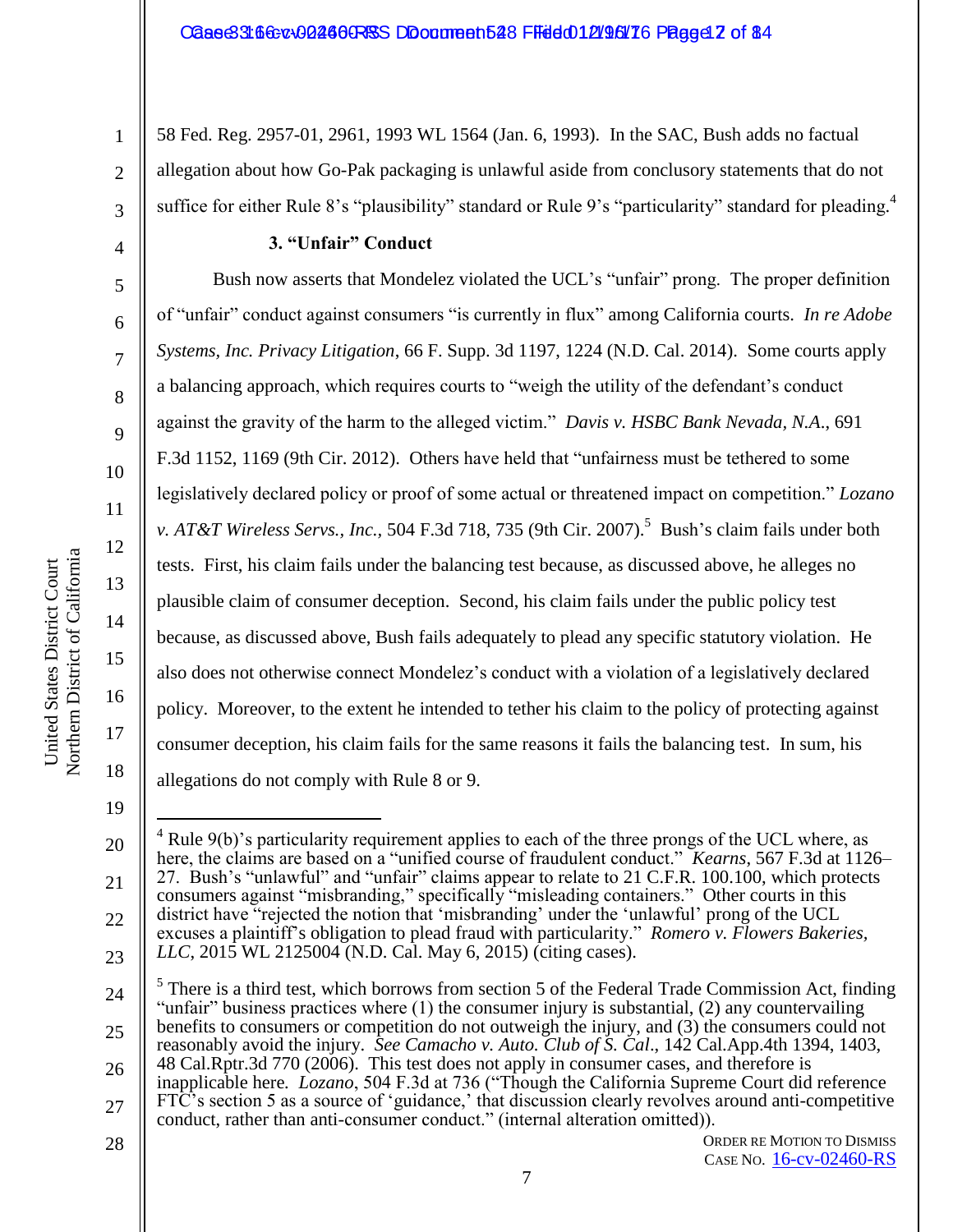#### Case 3166-cv02460-RS DDocument 548 Filed 012/96/16 Page 48 of 84

# 

#### **V. CONCLUSION**

For the foregoing reasons, Mondelez's motion is granted and Bush's claims are dismissed without leave to amend. Given that Bush failed to cure the previously identified pleading deficiencies on his third attempt to state a claim, leave to amend appears futile and thus is not granted.

### **IT IS SO ORDERED**.

Dated: December 16, 2016

 $\frac{1}{2}$ 

RICHARD SEEBORG United States District Judge

ORDER RE MOTION TO DISMISS CASE NO. [16-cv-02460-RS](https://ecf.cand.uscourts.gov/cgi-bin/DktRpt.pl?298479)